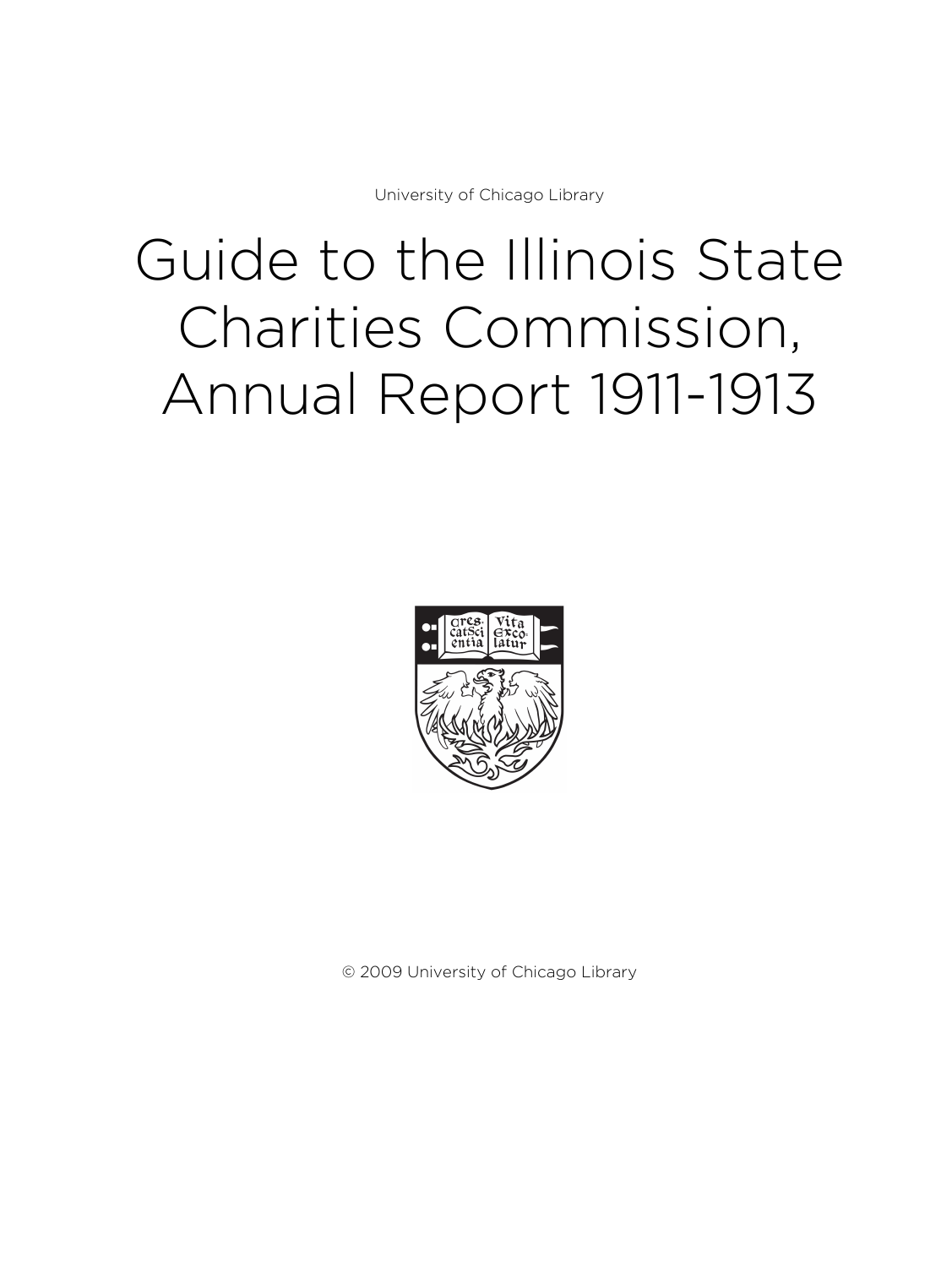# **Table of Contents**

| Descriptive Summary      |                             |
|--------------------------|-----------------------------|
| Information on Use       | 3                           |
| Access                   | 3                           |
| Citation                 | $\mathcal{Z}_{\mathcal{A}}$ |
| <b>Historical Note</b>   | $\mathcal{Z}_{\mathcal{A}}$ |
| Scope Note               | 3                           |
| <b>Related Resources</b> | 3                           |
| Subject Headings         | $\mathcal{Z}_{\mathcal{A}}$ |
| <b>INVENTORY</b>         |                             |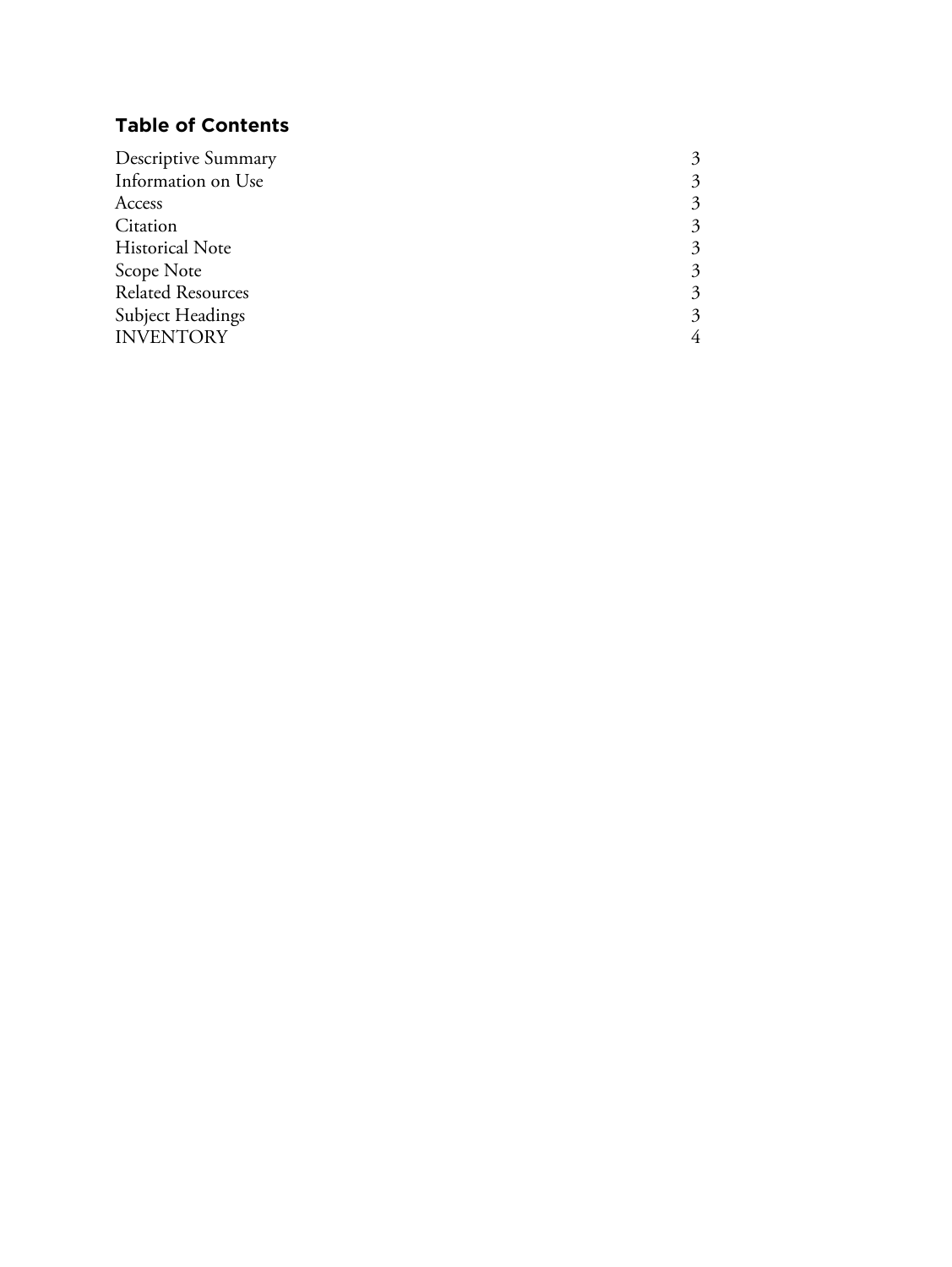#### **Descriptive Summary**

| <b>Identifier</b> | ICU.SPCL.CRMS242                                                                                                                        |
|-------------------|-----------------------------------------------------------------------------------------------------------------------------------------|
| <b>Title</b>      | Illinois State Charities Commission, Annual Report                                                                                      |
| <b>Date</b>       | 1911-1913                                                                                                                               |
| <b>Size</b>       | 3 volumes                                                                                                                               |
| <b>Repository</b> | Special Collections Research Center<br>University of Chicago Library<br>1100 East 57th Street<br>Chicago, Illinois 60637 U.S.A.         |
| <b>Abstract</b>   | Reports on committee expenditures and field investigations of Illinois<br>orphanages, prisons, reform schools, poorhouses, and asylums. |

#### **Information on Use**

#### **Access**

The manuscript is open for research.

## **Citation**

When quoting material from this collection, the preferred citation is: Illinois State Charities Commission, Annual Report, Crerar Ms 242, Special Collections Research Center, University of Chicago Library

## **Historical Note**

The Commission was created in 1909 to succeed the State Board of Commissioners of Public Charities. Dr. Frank Billings was president of the Commission.

## **Scope Note**

Reports on committee expenditures and field investigations of Illinois orphanages, prisons, reform schools, poorhouses, and asylums.

## **Related Resources**

The following related resources are located in the Department of Special Collections:

http://www.lib.uchicago.edu/e/spcl/select.html

# **Subject Headings**

• Billings, Frank, 1854-1932